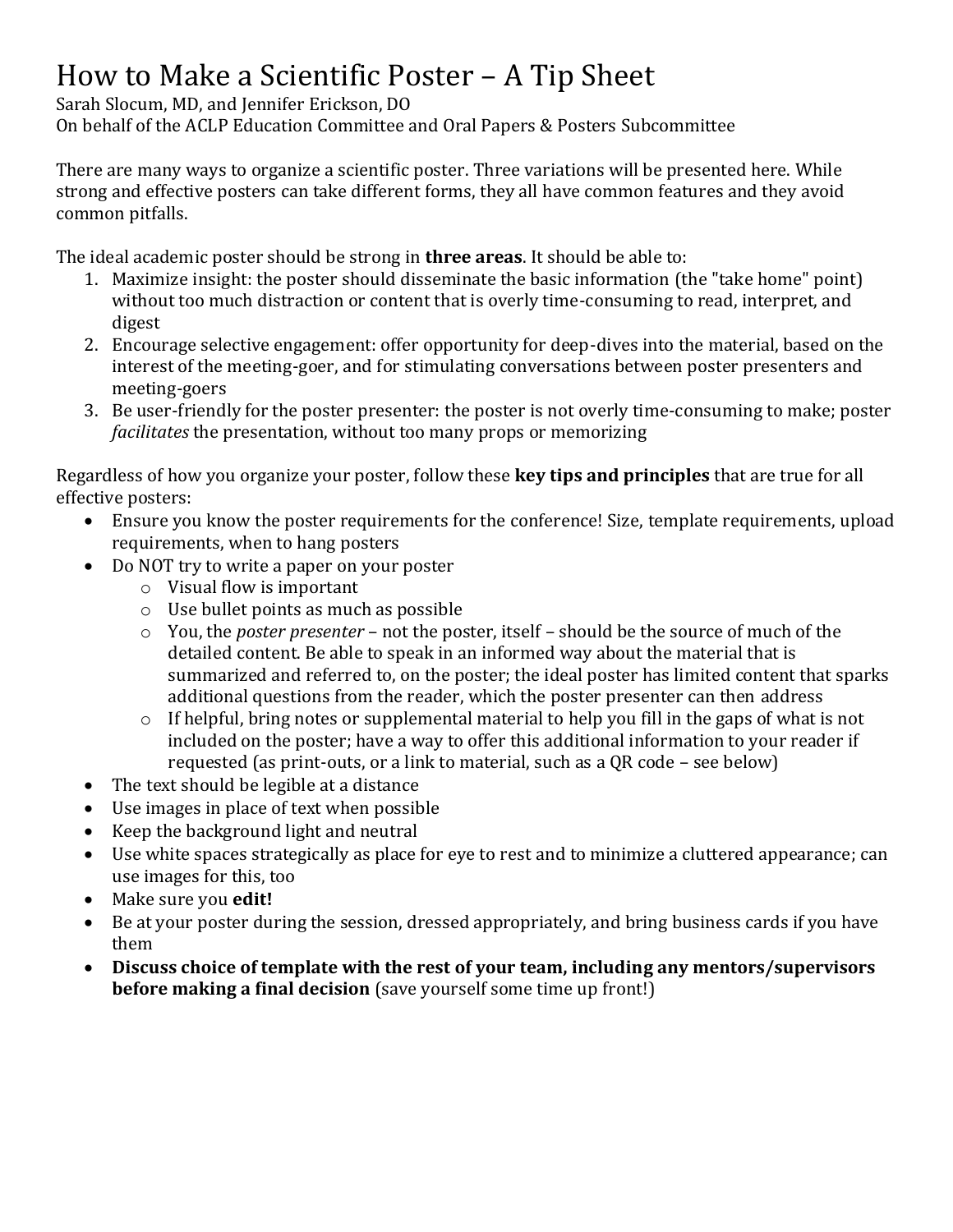#### **Option 1: Standard Format**

- Main sections:
	- o title, authors and institution(s)
	- o introduction
	- o methods (if relevant; for Case Reports, this section may instead include information about the Case)
	- o results
	- $\circ$  discussion +/- conclusions (don't waste space with a conclusions section if you are only repeating what you have already written – include if you have formulated a useful summary that adds meaningfully to the communication of the poster)
	- o acknowledgements (if relevant)
	- o references.
- Overview paper: Singh M K. Preparing and presenting effective abstracts and and posters in psychiatry. *Acad Psychiatry*. 2014 December; 38(6): 709–715.
- Example poster designed by Janna Gordon-Elliott, MD

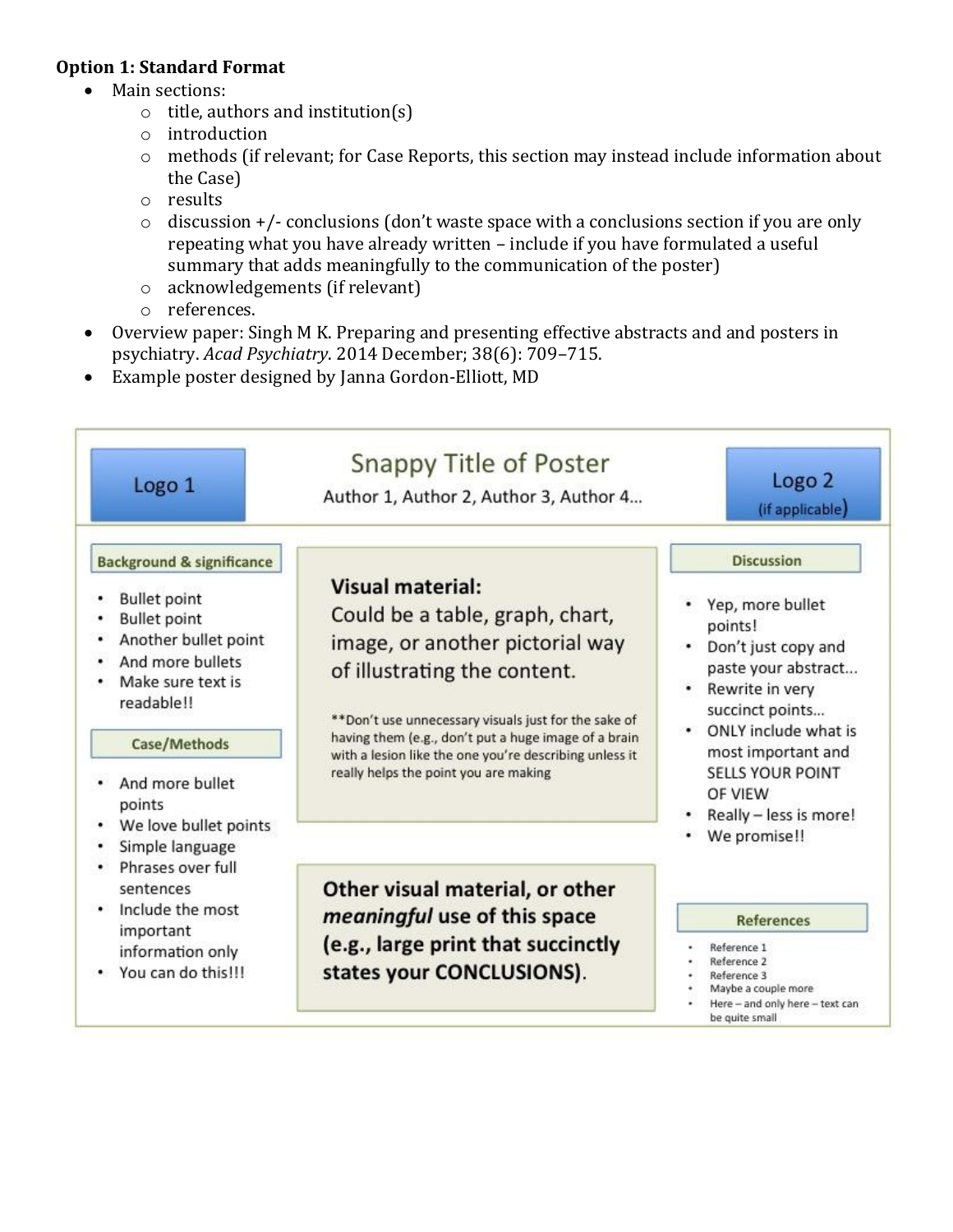**Option 2: Alternative Format,** using *progressive disclosure*

- **Minimalism is the strength!**
- One main, central section which summarizes the results of the poster. This should be **ideally one sentence, in plain language, and be in the biggest font**. A link via QR code\* can provide a link to additional information if warranted.
- Side bar(s) on left and/or right displays title, authors, intro, methods, and results concisely.
- See article here: [https://www.npr.org/sections/health-shots/2019/06/11/729314248/to-save](https://www.npr.org/sections/health-shots/2019/06/11/729314248/to-save-the-science-poster-researchers-want-to-kill-it-and-start-over?fbclid=IwAR35y75vM_caQn5X24ubDEiZHlCBApfMgnQLfqZd7pzBShRTztoaRLusKTo)[the-science-poster-researchers-want-to-kill-it-and-start](https://www.npr.org/sections/health-shots/2019/06/11/729314248/to-save-the-science-poster-researchers-want-to-kill-it-and-start-over?fbclid=IwAR35y75vM_caQn5X24ubDEiZHlCBApfMgnQLfqZd7pzBShRTztoaRLusKTo)[over?fbclid=IwAR35y75vM\\_caQn5X24ubDEiZHlCBApfMgnQLfqZd7pzBShRTztoaRLusKTo](https://www.npr.org/sections/health-shots/2019/06/11/729314248/to-save-the-science-poster-researchers-want-to-kill-it-and-start-over?fbclid=IwAR35y75vM_caQn5X24ubDEiZHlCBApfMgnQLfqZd7pzBShRTztoaRLusKTo)
- This method prioritizes what people NEED TO KNOW. Figure this part out first, and include this in your large text box. This is your "take home" message.
- Include what is NICE TO KNOW after that if it meaningfully supports your "take home" message (this could include a brief summary of data, an important graph, etc.).
- Include easy access to a deeper dive, such as a QR code that links to the paper you have written, or (if no paper) a summary you can write to go into more detail about your project or case.
- Figure by Sarah Slocum, MD

## Title

Authors/Affiliations

#### Intro

| v |  |  |  |  |
|---|--|--|--|--|
|   |  |  |  |  |
|   |  |  |  |  |
|   |  |  |  |  |
|   |  |  |  |  |
|   |  |  |  |  |
|   |  |  |  |  |

Methods



Results



# Big, important, single-sentence with the takehome message.

**QR** Code

\*There are various QR Code generators that can be found online. You can link to a cloud-based document through a URL, or to a PDF document. Many programs are free, but those programs that allow links to PDF documents may have subscription fees.